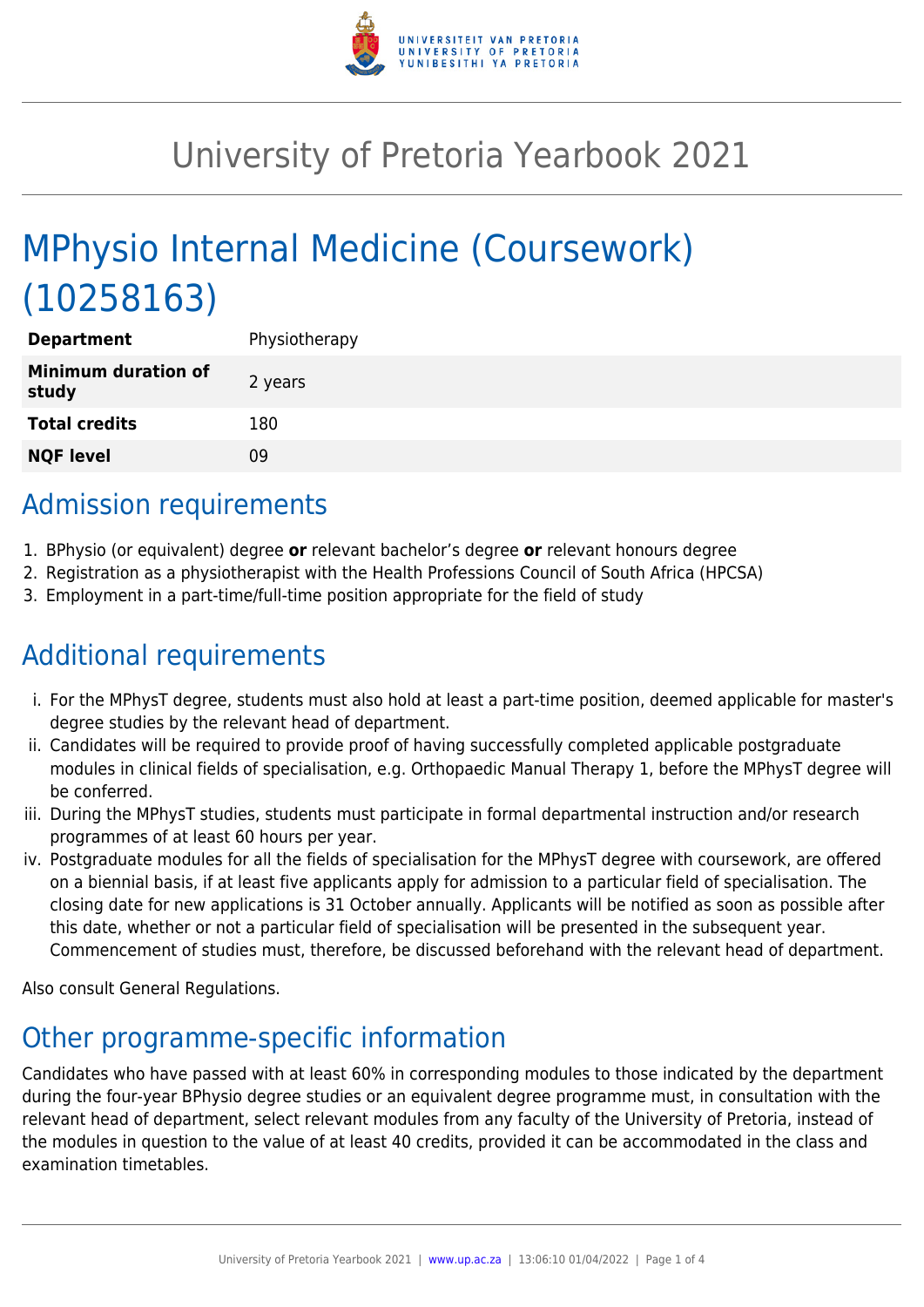

### Examinations and pass requirements

- i. The examinations in the prerequisite modules will take place prior to or concurrently with that of the major subject as determined by the relevant head of department.
- ii. The examination consists of a written and a clinical as well as an oral component.
- iii. A subminimum of 50% is required in each section of the examination, with a final mark of at least 50% to pass.
- iv. A student will be granted a second opportunity to take part in the examination in the major subject after at least six months have elapsed since the original examination took place.
- v. Students must submit a publication that has been accepted by an accredited journal for publication before the degree will be conferred.
- vi. Candidates who submit certificates of successful completion of modules in the Continued Professional Development programme with a view to admission to the MPhysT with coursework, must pass in an open examination in the module in question in order to retain credits.

### Pass with distinction

The degree is conferred with distinction on a student who has obtained an average of at least 75% in the major subject and the prerequisite subjects, and at least 60% in all other prescribed modules.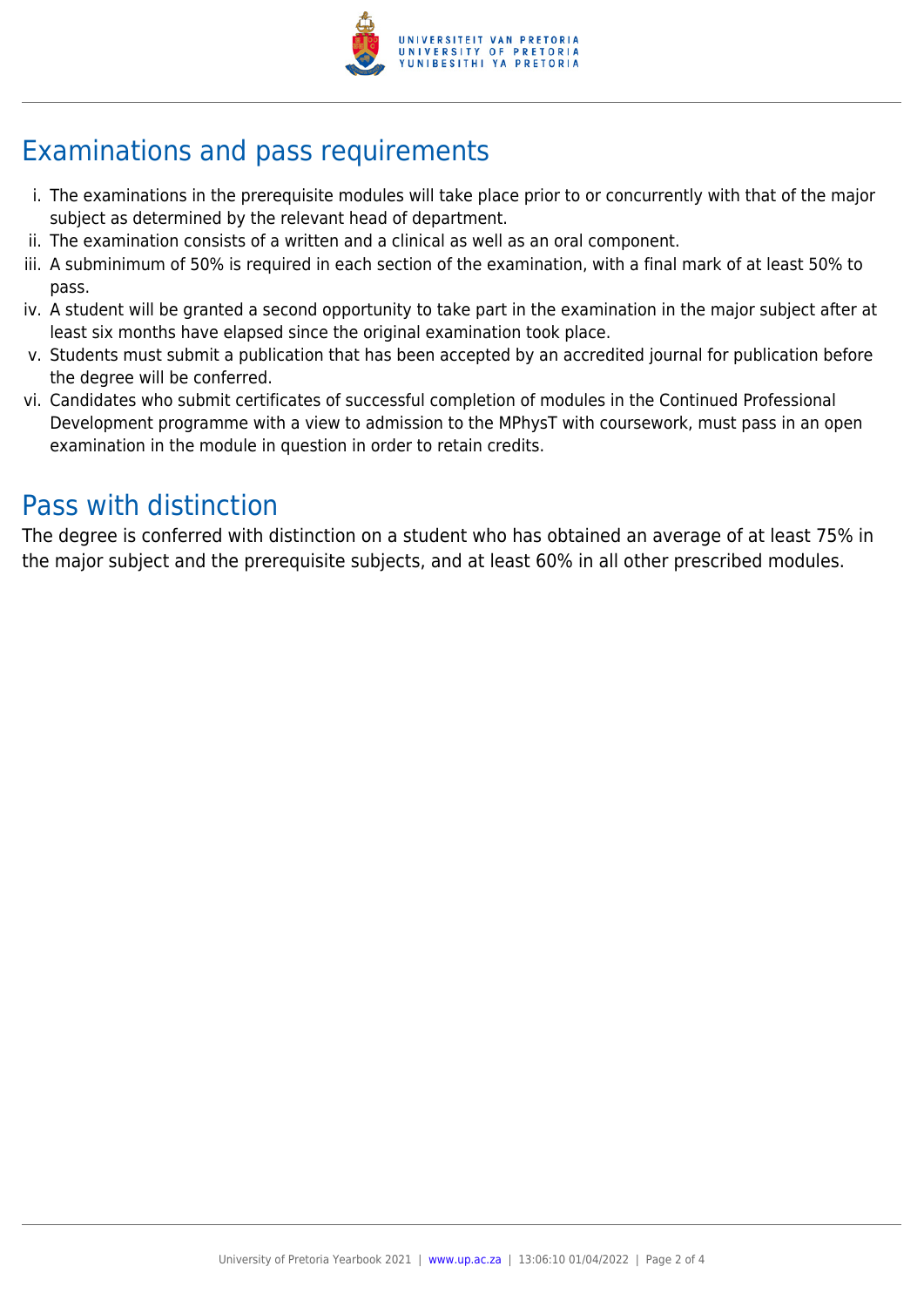

### Curriculum: Year 1

#### **Minimum credits: 180**

#### **Fundamental modules**

[Physiotherapeutic anatomy 803](https://www.up.ac.za/faculty-of-education/yearbooks/2021/modules/view/FSA 803) (FSA 803) - Credits: 15.00 [Physiology 887](https://www.up.ac.za/faculty-of-education/yearbooks/2021/modules/view/FSG 887) (FSG 887) - Credits: 15.00 [Physiotherapy 812](https://www.up.ac.za/faculty-of-education/yearbooks/2021/modules/view/FTB 812) (FTB 812) - Credits: 15.00

#### **Core modules**

[Clinical physiotherapy: Internal medicine 812](https://www.up.ac.za/faculty-of-education/yearbooks/2021/modules/view/FTK 812) (FTK 812) - Credits: 40.00